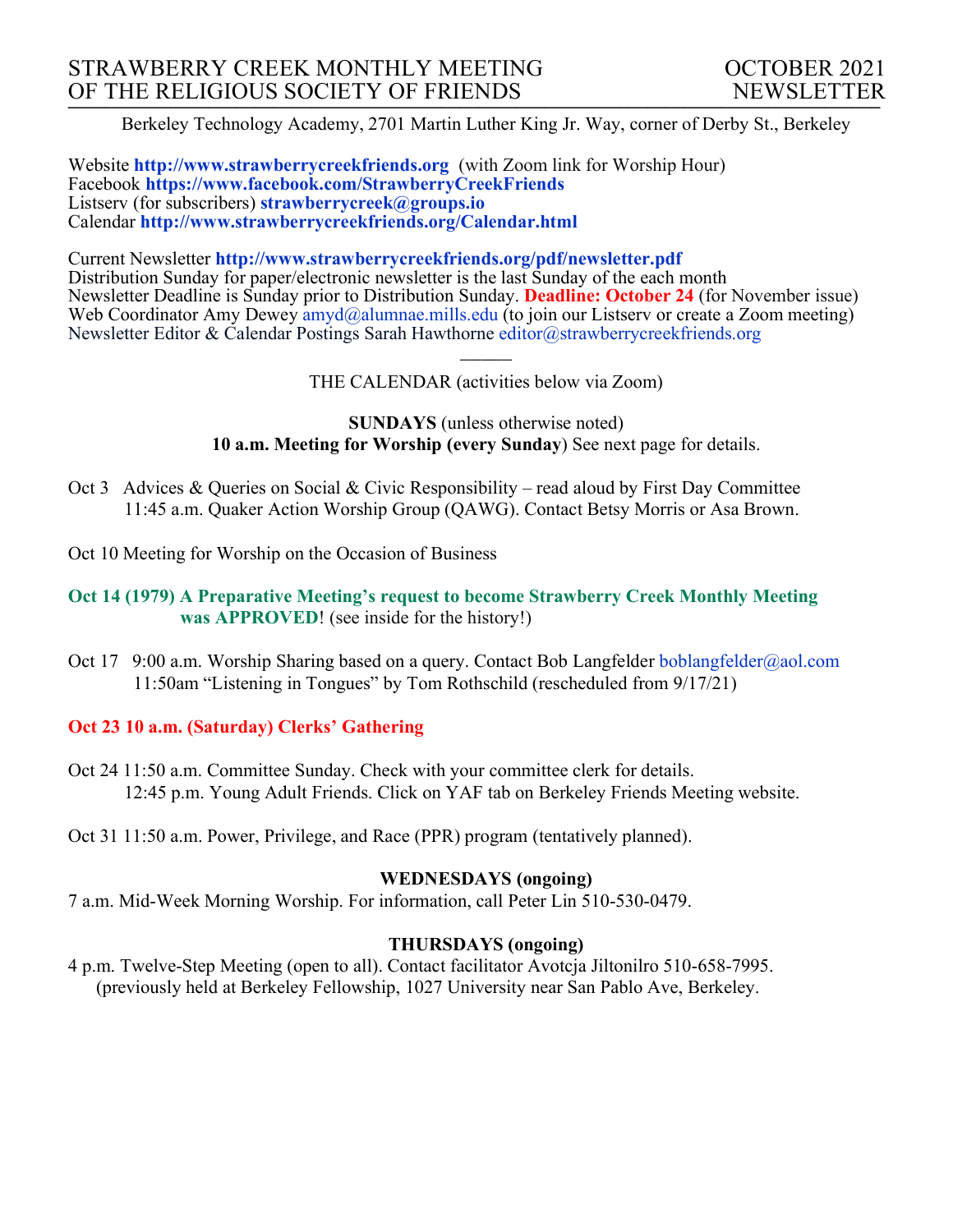### **Strawberry Creek Sunday Worship (Zoom)**

We meet for worship at 10am Sunday mornings via Zoom; link posted on SCMM home webpage **http://www.strawberrycreekfriends.org** The "Virtual Meeting Room" opens earlier at 9:30am. Our worship closes at 11am, followed by

holding in the light those in need, announcements, and social time to share. Newcomers are invited to sign the Guest Book on our website homepage.

### **Berkeley Friends Meeting (BFM)**

The Zoom link for Sunday worship may be found online. **http://www.berkeleyfriendsmeeting.org**

**Correction**: In the September newsletter John Maurer was erroneously identified as a member of Berkeley Friends Meeting when in fact he belonged to Berkeley Friends Church. (John Maurer, died July 29, 2021, and his Memorial Meeting was held August 29, at Berkeley Friends Church.)

### **Quaker Action Worship Group**

At 11:45am the first Sunday of each month, Quaker Action Worship Group comes together on Zoom. QAWG's mission is "To discern how our Quaker practice and tradition can more strongly and fully inform our political activism." QAWG draws from Strawberry Creek Friends Meeting, Berkeley Friends Meeting, and Berkeley Friends Church. For more information, please contact Co-Conveners Betsey Morris or Asa Brown.

> **Tiny House Empowerment Village** *Did you know Strawberry Creek Meeting sponsored a tiny house?*



*photo by Janet Piggins*

### **PacYM Fall Family Fellowship**

Pacific Yearly Meeting is having an in-person, socially distanced youth gathering at Sierra Friends Center/Woolman October 9-10, 2021, the week before College Park Quarterly Meeting. This event is only open to families, youth, and youth workers. Both days there will be a morning Quarterly Meeting teen program.

Children's Program will start at 10am on Saturday Oct 9th with a tour of the campus, and then a hike to Mel's pond. On Sunday Oct 10, we will have Meeting for Worship outdoors and then lunch. The event is pay as led, thanks to a generous grant from the Youth Programs Coordinating Committee of Pacific Yearly Meeting.

All participants are asked to share their vaccination status and abide by precautionary COVID 19 measures. A-frames are available, camping is not allowed for this event. Meals are catered (not served in dining hall). Reserve your spot today!

For more information call Keenan, the youth programs coordinator at 530-563-6369 or email him youthprogramscoordinator@pacificyearlymeeting.org

### **Tiny House Trip on Saturday Oct 9th**

There's an encore opportunity to visit Youth Spirit Artworks' Tiny House Empowerment Village, for those who missed the prior visit in July. We will meet there at 2 pm and get a tour to see an amazing, colorful community for homeless youth. The visit will last approximately an hour. If you need a ride for the Oct 9 visit, please contact Kathy Barnhart or Janet Piggins. Or feel free to ask for directions.

Sally Hindman, a member of Strawberry Creek and the founder/director of Youth Spirit Artworks, will be there, as well as some of the residents and also volunteers working on various aspects of the village. Located near the Oakland Coliseum, this village is an inspiring response to homelessness.

Tiny House Empowerment Village is featured on the American Institute of Architects 2021 East Bay Home Tour! According to Kerstin Hellmann, Tiny House Empowerment Village was the Committee's favorite entry! Note: USF Architecture Professor Seth Wachtel has actively worked to make the Village architecturally wonderful.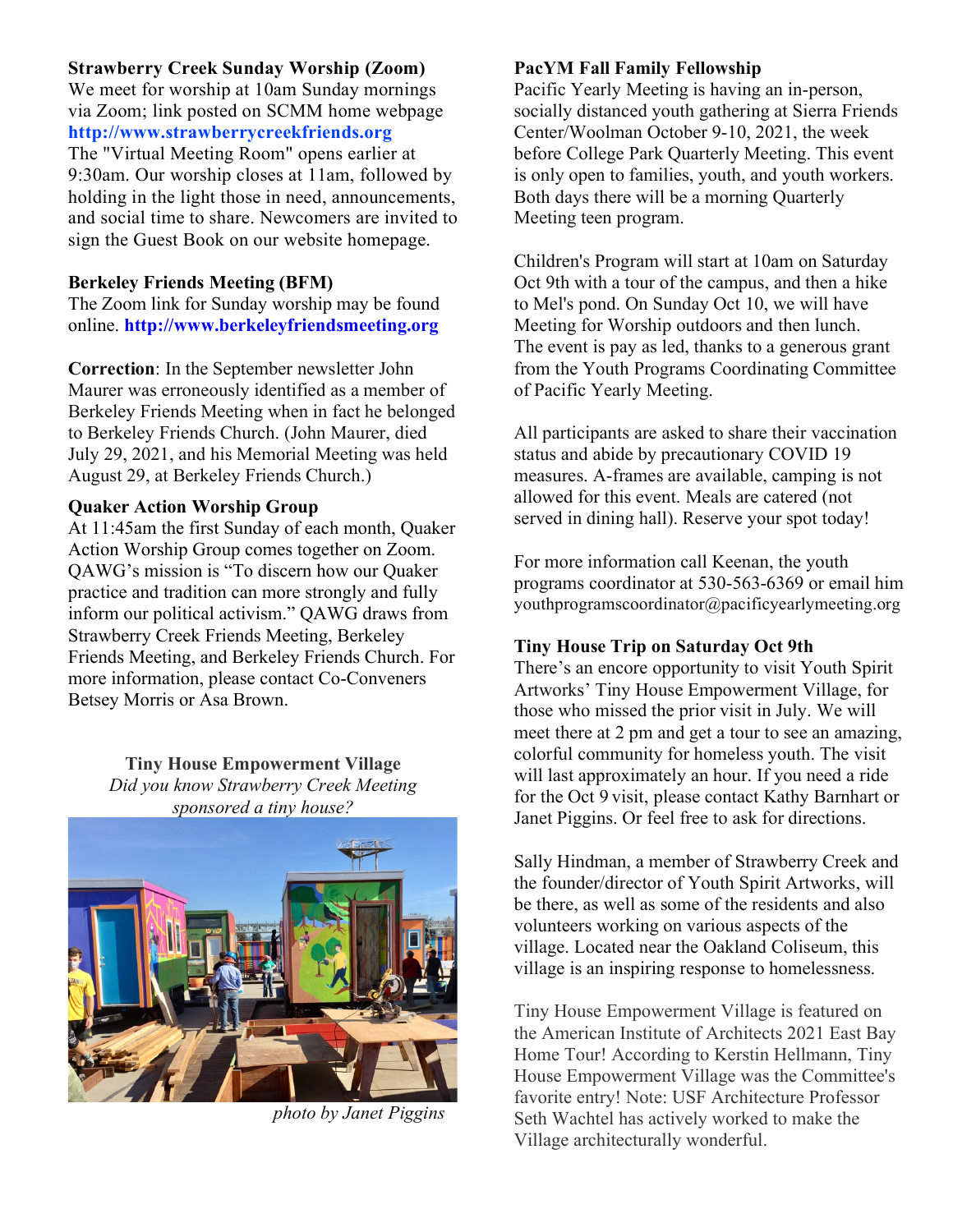#### **QUAKER 'ZINES**

Because Strawberry Creek Friends Meeting is so large, sometimes we are insular and unaware of the wider network of Quakers. This page brings you up to speed on happenings at two major Quaker publications: Western Friend (regional) and Friends Journal (national). Both offer awesome resources, most for free!

#### **FRIENDS JOURNAL**

The mission of *Friends Journal* is "to communicate Quaker experience in order to connect and deepen spiritual lives." *Friends Journal* is a nationally distributed monthly magazine that combines firstperson narrative, reporting, poetry, and news. Independently published by Friends Publishing Inc, Philadelphia, PA. *Friends Journal* was originally two earlier publications, *The Friend* (Orthodox, 1827-1955) and *The Friends Intelligencer*  (Hicksite, 1844-1955). In 1955 the two magazines merged at the same time the Hicksites and Orthodox Friends in Philadelphia reconciled.

Friends Journal wants you to write about Quaker heroes – **deadline is October 18**!! **https://www.friendsjournal.org/writing-oppquaker-heroes**

**Free Stuff**: On the Friends Journal website you can check out QuakerSpeak, a bi-weekly Quaker video project **https://quakerspeak.com** A new video is released every other Thursday. FJ offers these videos, as well as a newsletter, free! Also free online are older archived issues of Friends Journal.

Got money? Spring for an FJ subscription. Only \$26/year (11 issues plus recent past issues). **https://www.friendsjournal.org/card18/**



**Western Friend** Quaker Plain Speech and Spirit in the West

#### **WESTERN FRIEND**

Western Friend lists the worship hour Zoom link for most Meetings in the PacYM region, so it's easy to be a" traveling Quaker" during the pandemic: **https://westernfriend.org/quaker-worship-andfellowship-online**

This is the time of year that Western Friend publication asks that folks notify them through the Meeting's WF Rep (Sarah Hawthorne) if they'll be subscribing to Western Friend in 2022. Luckily, our Meeting qualifies for the group discount rate of \$32 for print, \$26 for electronic, \$46 for both formats.

**To add your name to the list of WF subscribers, notify Sarah editor@strawberrycreekfriends.org** If you're a current subscriber (or already told Sarah you want to subscribe in 2022), no need to do more. In a month or so you'll be asked to send payment to Treasurer Nancy Wilkinson for your subscription.

Originally founded in 1929 by Howard and Anna Brinton, Western Friend was known as Friends Bulletin for the better part of 80 years. At the time, Pacific Yearly Meeting stretched from eastern Colorado and New Mexico, west to Hawaii and north to Washington and Montana. Even after Intermountain Yearly Meeting (CO, NM, AZ and UT) and North Pacific Yearly Meeting (WA, OR, ID, MT) split off from PYM in the mid-1970′s, Friends in the West continued to place a premium on maintaining their connections with one another.

Over the decades, Western Bulletin grew from a single-sheet, black-and-white broadside focused on announcements of births, deaths, and upcoming events, to the full-fledged color magazine featuring articles by and about Friends in the West, known since 2008 as Western Friend. Copies of these very old bulletins are posted online - scroll down to Deep Archive **https://westernfriend.org/magazine**

Adjacent is a description of the featured topic for future Western Friend issues – consider writing a WF article – several Strawberries have already been published in the Western Friend!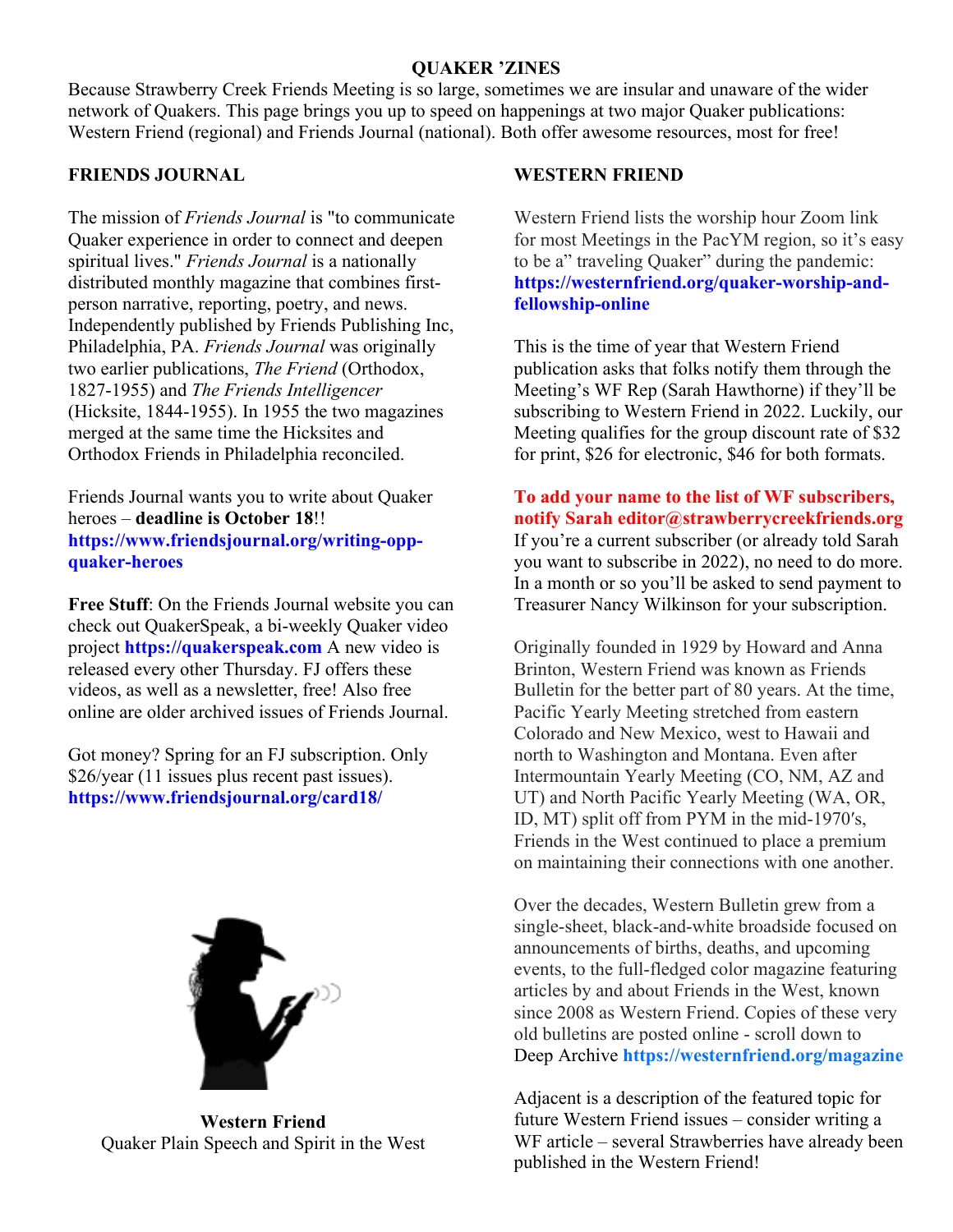*The excerpt below is drawn from Rachel Findley's April 13, 2007, paper for an Earlham College class and is the second installment in the series …*

# **Strawberry Creek Friends History**

### **Berkeley Monthly Meeting**

The Berkeley Monthly Meeting meeting house was (and still is) a typical Berkeley brown shingle building, which sits in a busy part of Berkeley not too far from the University of California at Berkeley… After World War II, Berkeley Monthly Meeting, (on Vine Street across from the popular Peet's coffee house) attracted a number of veterans—war veterans turned pacifist through their war experience, veterans of Civilian Public Service Camps and Japanese internment camps, veterans of AFSC's postwar relief work in Europe, veterans of Quaker work camps around the world. Some were second, third, and fourth generation West Coast Quakers; some were transplants from various Meetings on the East Coast; some, as always, were new to Quakerism. As these veterans settled into the Berkeley Meeting community, they created a network of strong social connections…

The 1960's & 1970's in Berkeley were a time of radical social, cultural, and political turmoil. The Cuban missile crisis, the civil rights movement, campus' Free Speech movement, women's liberation, homemade and tie-died clothing, hair, communal living, new ways of looking at sexual responsibility (and irresponsibility), advocacy of left-wing revolutionary violence—all were fermenting in Berkeley, where the possibility of a "world turned upside down" seemed very real.

People calling themselves "Diggers" cultivated and planted crops in vacant lots. The once-preppy shopping streets were now full of long-haired hippies in homemade and tie-dyed clothing. Draft cards were burned. Students sat in and were arrested on campus. Students "sat-in" and were arrested on campus. Violence and drug use began to appear in Berkeley's public schools. Guns were fired (by police) during nonviolent demonstrations in 1969 – one person was killed, one blinded, and the town was blanketed with tear gas.

In this atmosphere, Quakers maintained a witness for peace, justice, and equality. Their steadfast quiet witness and open doors drew a steady stream of

visitors, some of whom regarded the unprogrammed silence of Quaker worship, interpreted this as an opportunity to speak, with passion and at length, about political issues as well as personal concerns. "Berkeley meeting was a very public meeting; the doors were always open, and anybody and everybody walked in. Some people thought it was a 'Hyde Park' for orators. Sometimes schizophrenics wandered in. Fortunately, there were grounded Friends who could *hold* a Meeting for Worship, large and strong enough to absorb the disturbances, the tired, the poor, the disenfranchised"

Yet with all the coming and going, much of it transient, it became increasingly difficult for new and younger people to become known and familiar in the community. In 1974, Berkeley Meeting began to encourage people with the same postal ZIP codes to come together in neighborhood groups for a more intimate, deeper connection.

#### **South Campus Worship Group**

The "94705" neighborhood (South Campus Worship Group) began to meet once a month for worship. The 94705 zip code included student housing areas near the University campus, as well as single-family houses a bit farther from campus. The people who met were mostly young couples, some with children; there were also a good number of graduate students (and people of that age), and a few older families with houses big enough to host a meeting of twenty people, which was the average size of their gatherings. They found that they really enjoyed each other, and they enjoyed their quiet, centered worship.

…In February 1975, Berkeley Meeting approved holding Meeting for Worship for South Berkeley and Oakland, to be held under the care of Berkeley Meeting. The worship group began meeting twice a month. Later in 1975 they decided to meet weekly. One of their first activities was a group retreat, at Ben Lomond Quaker Center in the Santa Cruz mountains.

In March 1976 at Quaker Center, the group held its first Meeting for Business with minutes that have survived. That month the group named a childcare coordinator, transportation coordinator, recording clerk, "correspondent," assistant correspondent, and an Inquiry Committee to study their situation.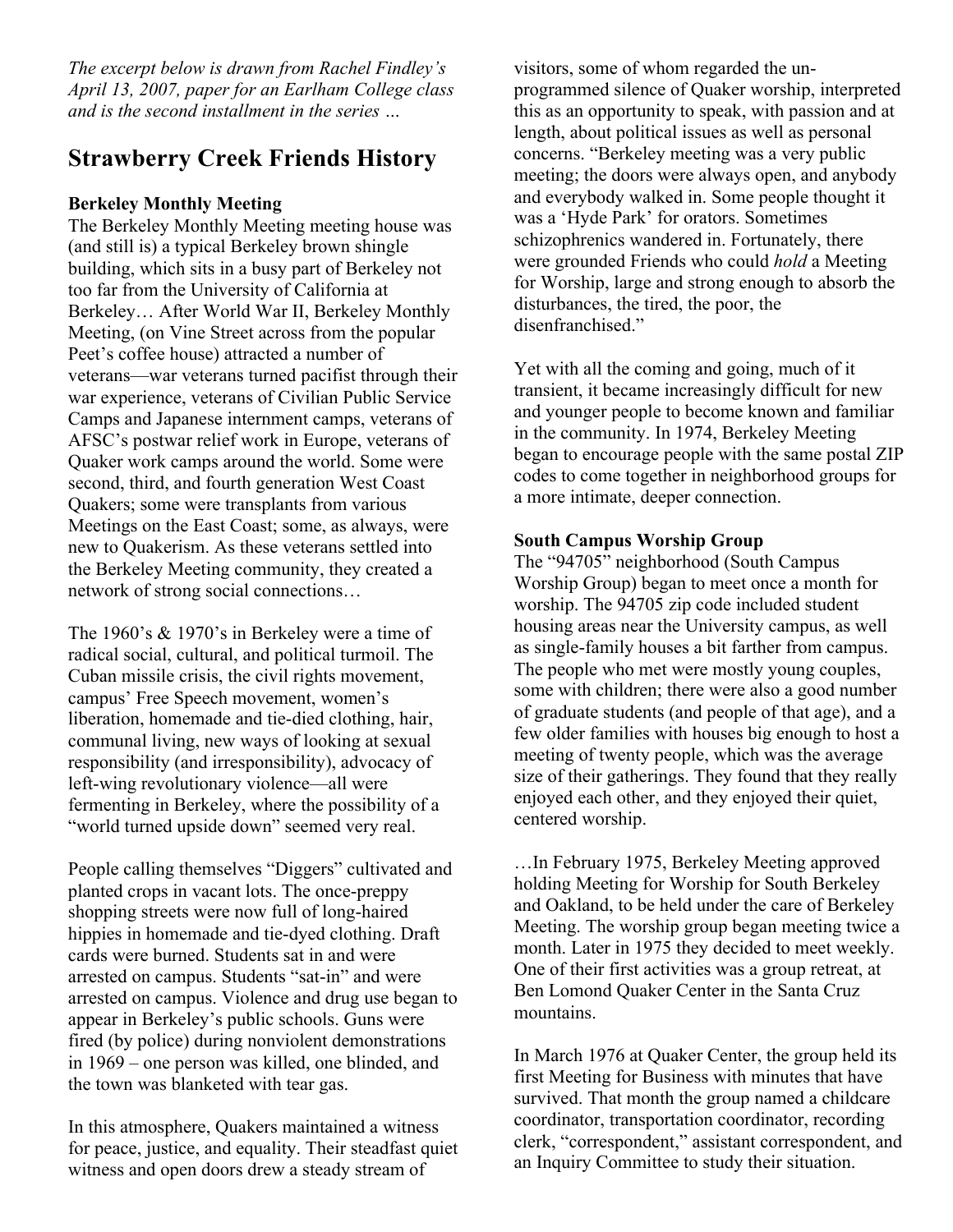#### **Children as a Priority**

A thriving First Day School is often mentioned as a source of joy to the Meeting. Large numbers of adults have volunteered to work with the children, but from the beginning difficulty in finding enough adults to staff all the classes is sometimes mentioned. During September 1976, the worship group decided to hire someone to take care of the youngest children in the nursery, as children were not comfortable with a shifting array of volunteers.

Hiring a nursery coordinator to provide a stable, reassuring presence for the children, and forming a First Day School Committee, were the first organizational activities of the Strawberry Creek Worship Group. Moreover, the First Day School Committee was the first committee formed.

Strawberry Creek's children have usually been given a high priority in the life of the Meeting. Children participate in waiting worship, sometimes with the adults and sometimes in their classes. Numbers are not always reported, and often are not reported consistently, but it seems that the adult to child ratio in the Meeting has hovered around four adults to one child.

#### **Becoming a Meeting**

Later in the fall of 1976, application by the Worship Group was made to become a Preparative Meeting under care of Berkeley Meeting, and the request was granted.

In May of 1977, the Preparative Meeting made its first State of the Meeting report to College Park Quarterly Meeting. The report highlighted the central concern that brought the Meeting together, and set a theme for all the later years of Strawberry Creek Meeting's existence: concern for the quality of worship.

> We are essentially an inward-turned gathering. We need and appreciate the spiritual strength and refreshment which comes to us through our deeply centered worship. The desire for centered worship brought us together two years ago.... *State of the Meeting, 1977*

The next year's minutes reported lengthy discussion about the relationship between membership and the need to serve on a committee, with some tension around the question of whether Faith and Practice recommendations should be regarded as authoritative. The Meeting decided to have a Committee of the Whole for Worship and Ministry, thus sidestepping requirements for committee membership. "Ad Hoc Helping Groups" were organized to care for individual needs. No Oversight Committee was named.

> There is some concern... that Meeting as a whole has not undertaken any social action or witness… Meeting for Worship continues to be deep and focused, with an intensity and energy that sustains and renews us.

#### *State of the Meeting, 1978*

In the next year, the Preparative Meeting took its first steps toward social engagement. "Two special Meetings for Worship were held, one during the time of Peoples Temple and the deaths of Harvey Milk and George Moscone, a second on Easter at sunrise." The Meeting appointed a Peace and Social Order Coordinator, and issued a statement opposing Proposition 6, which would ban gays and lesbians teaching in public schools.

**On October 14, 1979, the Preparative Meeting's request to become Strawberry Creek Monthly Meeting was approved.**



**Speaking of births, Mica Estrada says Lisa Hubbell is a grandmother! On Sept 15th Thistle & Ben had baby Emmylou Mira Hofvendahl, 8 lbs 3 oz.**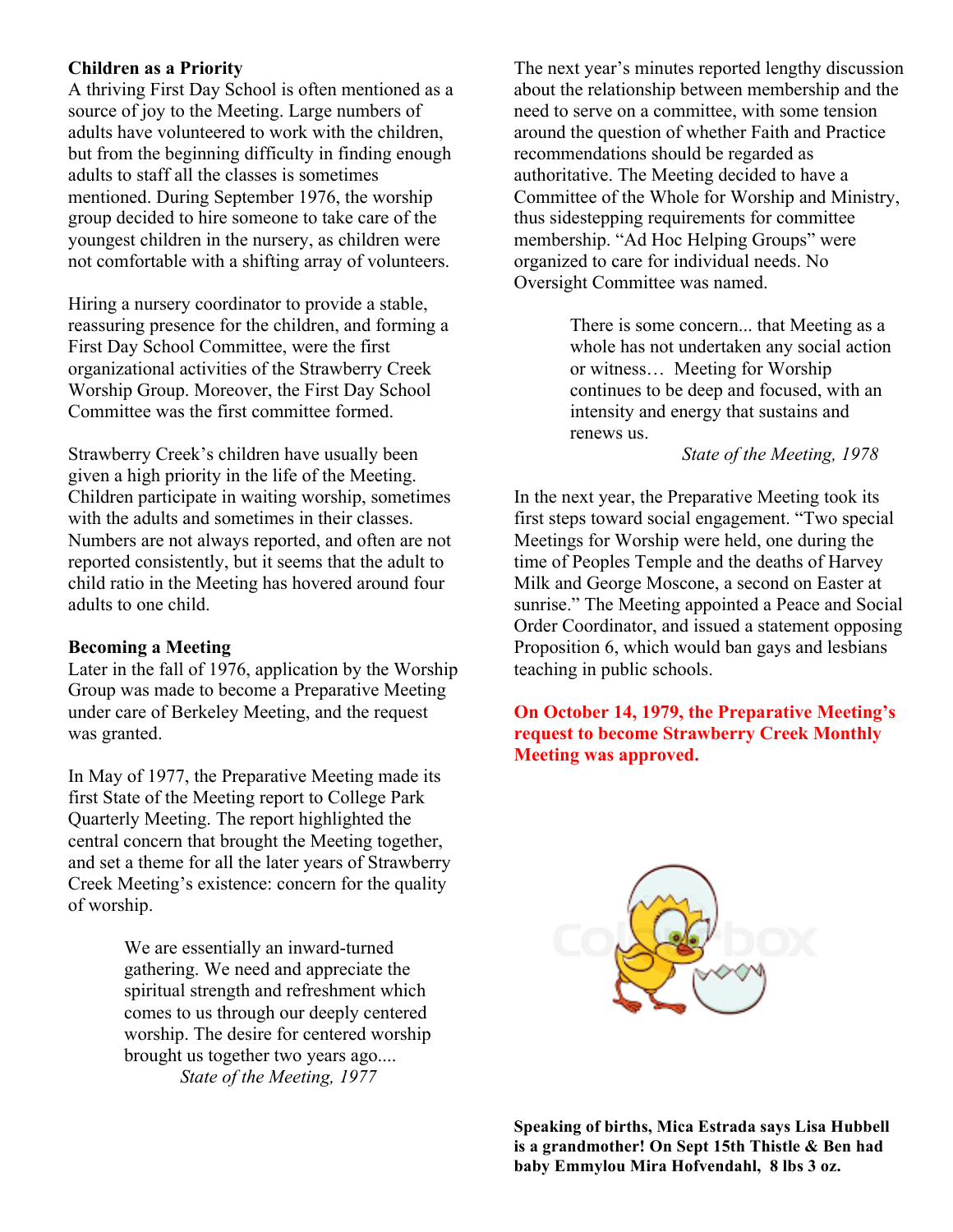#### **Strawberry Creek Monthly Meeting Meeting for Worship on the Occasion of Business September 12, 2021 draft minutes** *For review and approval at October Business Meeting*

Meeting for Business opened at 11:50 a.m. with silent worship and was conducted via Zoom. Elizabeth Moses Strain clerked the meeting. 33 Friends were present.

Eric Wilson shared the reflections of Facilities Committee on Advices and Queries on Simplicity. *[see below]*

The Clerk reviewed the agenda, which had been posted by the Recording Clerk to groups.io on September 10.

The Recording Clerk read the minutes for the August, 2021, Meeting for Business. The minutes were approved with the following modifications, both regarding Clerk's Business:

- The Bridging the Gap Committee includes Berkeley Friends Church, in addition to Berkeley and Strawberry Creek Friends Meetings.
- The reference to Berkeley Friends Meeting's Minute on racism was changed. The word "passed" was replaced with "approved." The reference to Strawberry Creek's Minute on racism as a source was replaced with the verbatim text from the Berkeley Friends Meeting Minute: "This Minute gratefully adapted from the *Minute on Engagement to Uproot and Dismantle Racism* adopted by Strawberry Creek Monthly Meeting."

### **Query**

The clerk read the query, as approved in our August business meeting: "*We are reminded to consider how our work and decisions today support SCMM in becoming an actively anti-racist faith community."*

### **Correspondence and Clerk's Business**

The clerk's proposed Naming Committee (David Rutschman, convenor, Andrea English, and Paul Jolly) to populate the 2022-23 Nominating Committee was approved.

Chris Hogness, SCMM member from 1984 to 1995, has moved to a place with no local meeting, and would like to explore renewing his Strawberry Creek Meeting membership. His request has been forwarded to the Care of the Meeting Committee for deliberation. The committee was encouraged to consider all of the ramifications of membership at a geographic distance.

### **Old Business**

Care of the Meeting Committee (Carl Anderson) recommended laying down Heather Alden's membership, at her request. It was noted that we might be opening the opportunity for membership for distant friends. Concern was expressed that the committee's report did not describe how Heather's spiritual needs are being met. The committee was asked to reach out to her again.

### **New Business**

There was no new business.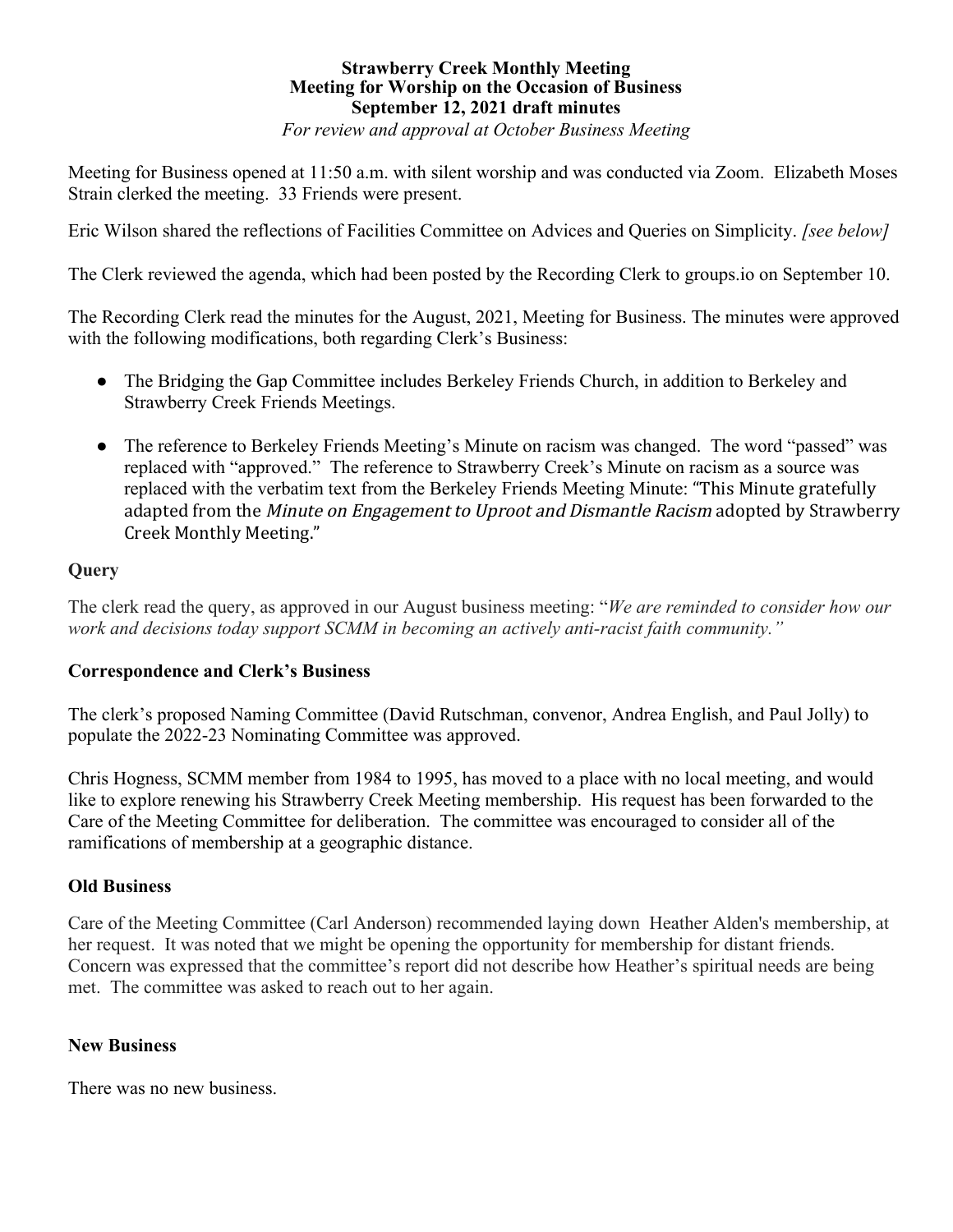## **Reports**

Worship and Ministry (Ralph Murphy) reported that, based on Laura Miller's medical opinion about the COVID Delta variant, plans for reopening in person are on hold for the time being. The clerk invited a moment of reflection to hold the Meeting in the Light.

Care of the Meeting Committee (Stephen McNeil) reported that the Yearly Meeting Communications Committee is asking for membership information from its constituent Monthly Meetings. Stephen shared the details on groups.io September  $12<sup>th</sup>$ , including ways Friends can share all, some, or none of the information that is captured in the SCMM directory.

Mutual Care (Margaret Schneider) reported that, after three rounds, Friendly phone calls will be laid down for the time being.

Treasurer (Nancy Wilkinson) reported that we are \$1,900 in the black for the year, as of the end of August. Trends suggest we may end the year with a positive balance if Friends continue giving generously.

PacYM Annual Session Representative (Nancy Wilkinson) reported on the 2021 Annual Session for Pacific Yearly Meeting, which was once again held on Zoom. 333 Friends, including 21 children, attended, with 26 Friends participating in the pre-session retreat for Friends of Color. The theme for the session was *Love* and Justice: Heeding the Spirit's power within and among us. Keynote speakers Avotcja Jiltonilro and Gabriella Alvarado brought Spirit's power to us through poetry. Concerns for racial justice and care for the Earth were knit into the rhythms and activities throughout our time together. We worked with the tools of "ouch, oops, and whoa" to help identify racial mis-steps. Eldering skills and support for those carrying ministry continued to grow. There was a clear sense of Spirit among us. 50 Friends were remembered during the Meeting for Memorials, significantly more than usual. [full report] below]

# **Query**

The Clerk invited us to contemplate the query: *"How did our work today support us in becoming an actively anti-racist faith community?"* One friend appreciated the explanation of the value of collecting racial demographics. Another said she was gratified that Friends continue to contribute to the Community Sharing Fund. Appreciation was expressed for Avotcja Jiltonilro's and Gabriella Alvarez's poetry at PacYM. A friend asked what it would look like if our work supported us in becoming an anti-racist faith community.

### **Announcements**

- Next Meeting for Business October 10th, 2021 at 11:50 a.m.
- Clerks' and Representatives' Gathering, Saturday October 23rd, 10:00 a.m. to Noon (on Zoom) Stephen McNeil, Care of the Meeting Committee
- Avotcja Jiltonilro spoke of the need in Puerto Rico during this hurricane season. In addition to cash, solar equipment is needed. Friends who wish to help are invited to send contributions to her.

The Meeting closed with worship at 1:25 p.m.

Respectfully submitted, Elizabeth Moses Strain, Presiding Clerk Beth Wrightson, Alternate Clerk Paul Jolly, Recording Clerk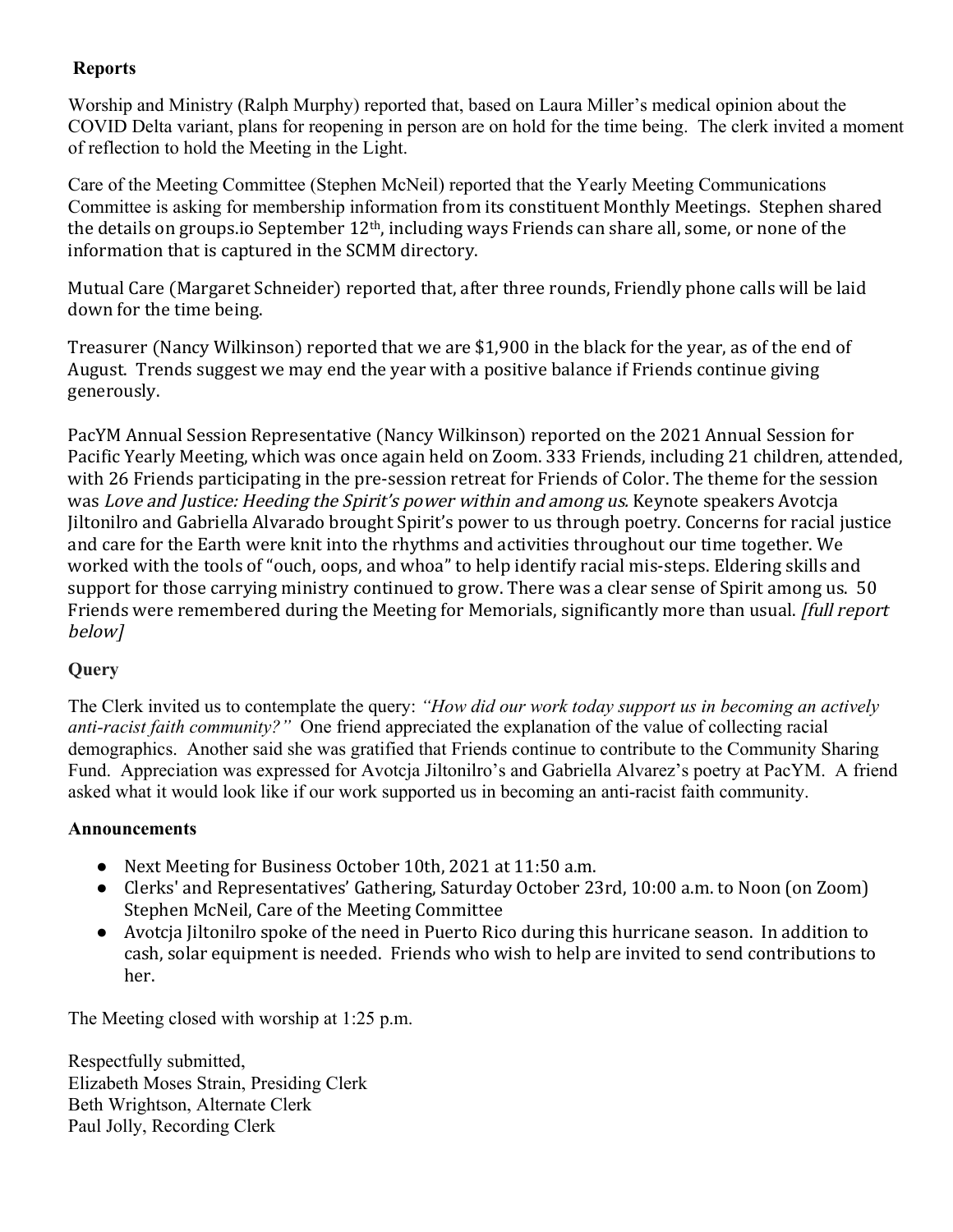

*Reflections on Advices and Queries for* **Simplicity by Facilities Committee**

Life is meant to be lived from a Center, a divine Center… a life of unhurried peace and power. It is simple. It is serene. It takes no time, but it occupies all our time.

Thomas r. Kelly, testament of devotion, 1941

A life centered in God will be directed toward keeping communication with God open and unencumbered. Simplicity is best achieved through a right ordering of priorities, maintaining humility of spirit, avoiding self-indulgence, resisting the accumulation of unnecessary possessions, and avoiding over-busy lives.

Elise Boulding writes in My Part in the Quaker Adventure, " Simplicity, beauty, and happiness go together if they are a byproduct of a concern for something more important than ourselves."

Do I center my life in an awareness of God's presence so that all things take their rightful place?

Do I live simply, and promote the right sharing of the world's bounty?

Do I keep my life uncluttered with things and activities, avoiding commitments beyond my strength and light?

How do I maintain simplicity, moderation, and honesty in my speech, my manner of living, and my daily work?

Do I recognize when I have enough?

Is the life of our Meeting so ordered that it helps us to simplify our lives?

We admitted that striving for simplicity is difficult in our complicated world. The pandemic has further forced many of us into relying on Zoom and other remote technologies which makes simplicity even more elusive.

Several of us noted that we would like to simplify our lives to make life easier for those who have to contend with our possessions and our finances after we are gone. We might make a statement of final affairs with the Meeting to make life easier for others in the future. Some of the many things we have acquired in our overly affluent society may have no use for anyone else even though we make think that they are valuable. One of us is currently engaged in building a backyard shed to store more stuff that might be gotten rid of instead. Also, sometimes we try to add a veneer of simplicity by adding new and ever more complicated software or organize our lives.

Even our Meeting affairs fall into this trap as we frequently add new tasks that we think are important without eliminating old tasks. Currently we are considering adding a new person to deal with new technology that we want to use to reopen as a hybrid Meeting after the pandemic. We burn ourselves out by taking on new tasks beyond our light and strength even though we admit that many complications may still serve clear and good purposes.

Another member noted that simplicity has a long history of value in reducing our burden on our planet and reducing climate change and that we may need to find simplicity if our species is to continue on our planet. We are children of nature and our overdeveloped lives are an affront both to Quaker simplicity and to the environment.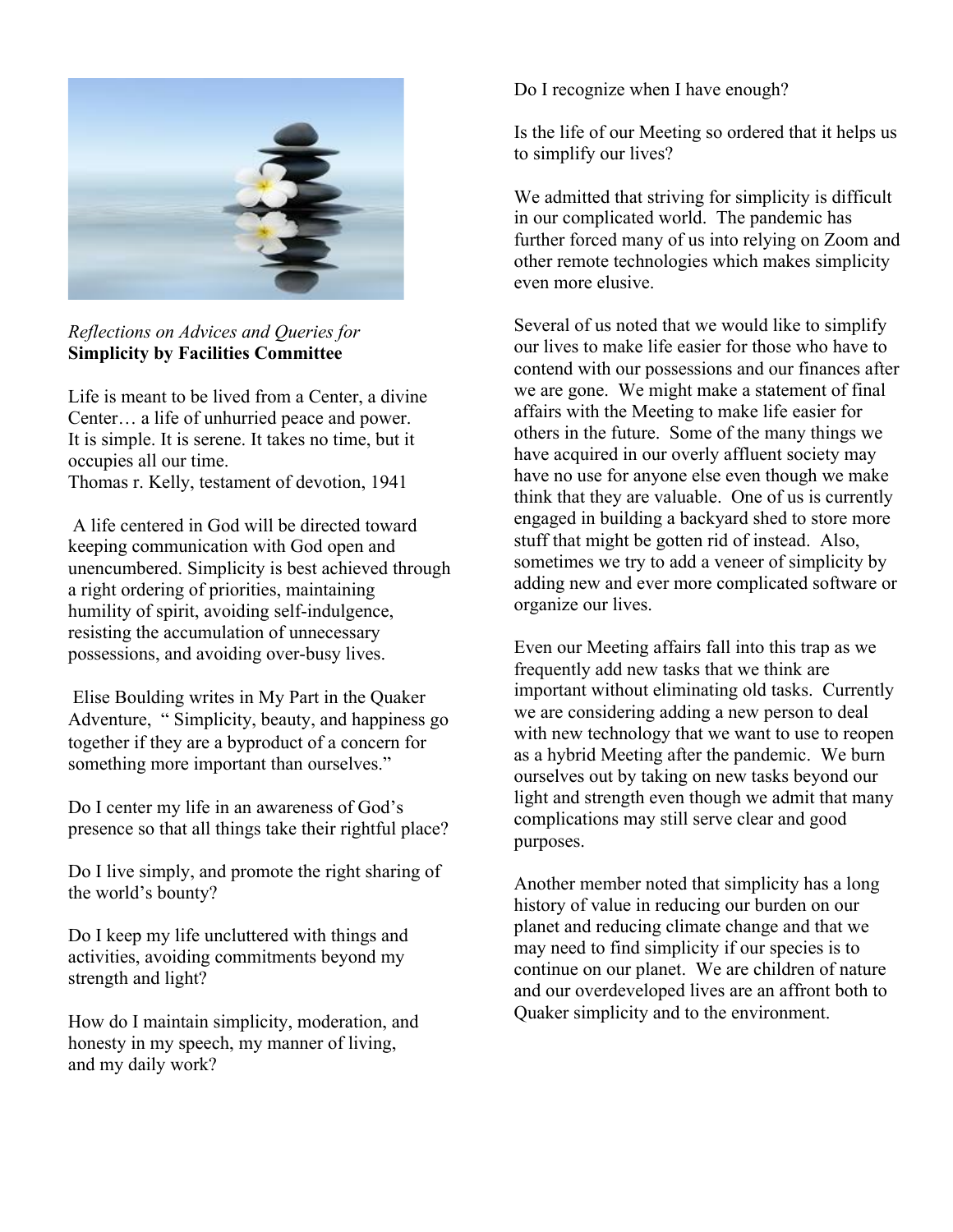#### **EPISTLE**

#### PacYM Annual Session July 23-28, 2021

#### To All Friends Everywhere:

We are called to both love and justice. Led by our Racial Justice Subcommittee, we began the process of creating a sacred space in which healing and transformation can occur. The initial step is to learn to recognize and express when one is hurt by bias or micro-aggression ("Ouch") or has caused hurt ("Oops") or has witnessed another's being hurt ("Whoa"). Vocal ministry during meeting for worship included expressions of "Ouch" or "I'm sorry" or "Whoa." The subcommittee held a time each evening for debriefing our sacred space process, and Ministry Committee listened to people's reports of hurt.

We were deeply moved by the poetry and stories of the keynote speakers, Gabriela Portillo Alvarado and Avotcja (Avacha) Jiltonilro. Both of them wrote of the multi-generational trauma of being nonwhite in the United States. Gabriela recounted their pain experienced while researching the human skulls of nonwhite persons, including Native Americans from the early 19th century, in a collection at the University of Pennsylvania. These remains have not been repatriated, and Gabriela's poem "Worship on a Mass Grave" spoke of the day they sat in worship above the storage room.

Avotcja described herself as a believer in perpetual revelation and as one to whom the Creator usually speaks in poetry and music. She wrote and distributed a love poem, "Street Children of the Night," to children outside at night near her home, and was later amazed when a small girl hugged her on the BART subway system and recited the poem verbatim, expressing gratitude because, as she said, "nobody ever talks to us." From the poem that Avotcja wrote in response to the 2016 presidential election, she led us repeatedly in a chorus of everyone's voices declaring, "I know we can!"

We were excited to see the faces of Quakers from California, Nevada, Hawai'i, Mexico, and beyond. This was our second annual session held online via Zoom, and this year has brought other changes as well. We grieved the loss of 50 Friends at an extended memorial meeting. Our total membership is 1,173, down 36 from last year, and our Nominating Committee encouraged committees to set goals of a size appropriate to the strength and light of current members, because no big influx of new people is occurring. In this age of more digital

communications, the administrative work required has expanded even as the available volunteer energy has declined, and we approved hiring a half-time administrative assistant. Simultaneously, the Ministry Committee will be listening widely and deeply to discern the Spirit's call to the yearly meeting -- and the structures that would support our heeding that call.

Discussions about love and justice continued throughout our time together. Most people when they spoke included in their introductions an acknowledgment of the indigenous people of their region. In Bible study, we were reminded that the instruction in Micah 6:8 is "to do justice" -- not just to talk or to read about it or to expect someone else to do it. How are we doing justice? We heard Quakers' stories of advocating for racial justice, housing equity, farmworker rights, and environmental justice, as well as providing financial support of undocumented students.

The life of our Quaker communities can be nurtured by eldering, and the process can be one more tool in creating sacred space. The Eldering Subcommittee of the Ministry Committee created a schedule of elders for holding the space of each meeting for worship or plenary. For each keynote speaker, the presiding clerk, and some other individuals exercising their gifts of ministry for our community, an elder provides prayerful and sometimes practical support. At an interest group, the subcommittee encouraged participants to practice this holding of space while a group worships or an individual presents or ministers. Doing so helps grow the good in our meetings.

Eldering can contribute to the work of decolonization, in that the elder sets aside their own ego and their needs in order to be in service of the spiritual growth of another.

We know that we join many other Quakers in wrestling with issues of racial justice. We encourage Friends everywhere to give up the expectation of comfort: in conversations about race, discomfort is natural--it means that we are growing.

Let us create ways to help each other be brave. Let us take time to connect with the indwelling Spirit that connects us to one another and to all of creation. Let us break the bonds of racism by continuing to learn, and continuing to tell the truth, and becoming willing to make repairs. We can then take the next steps into sacred space together. We know we can!